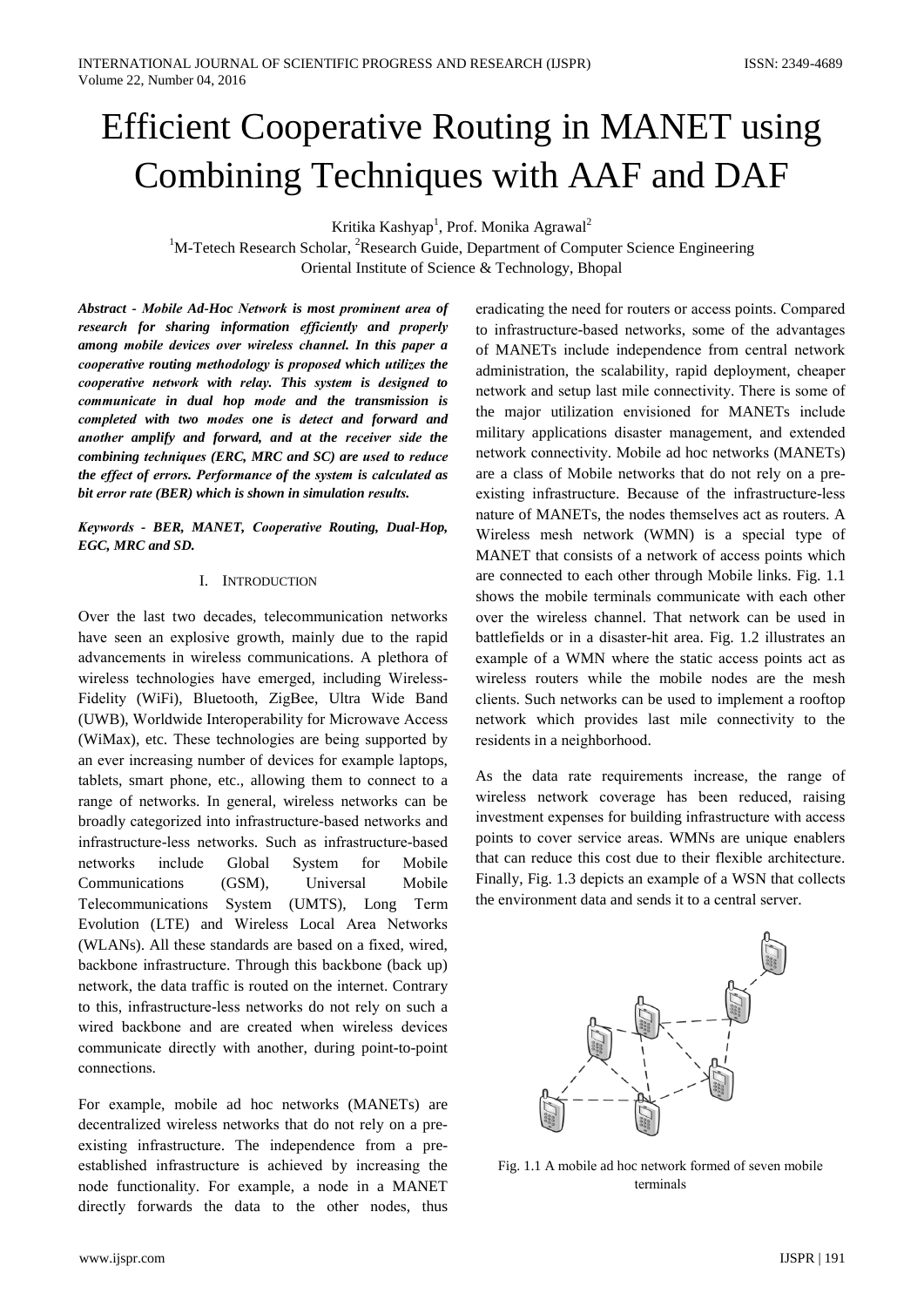

Fig. 1.2 A wireless mesh network of access points



Fig. 1.3 A wireless sensor network

## **II. COOPERATIVE ROUTING**

Energy saving is one of the main objectives of routing algorithms for different wireless networks such as mobile ad hoc networks [43] and sensor networks [44]. In [45], it was shown that in some wireless networks such as ad hoc networks, nodes spend most of their power in communication, either sending their own data or relaying other nodes' data. In addition to saving more energy, selected routes may guarantee certain Quality of Service (QoS). QoS routing is of great importance to some wireless applications (e.g. multimedia applications) [46].

The cooperative communication for wireless networks has gained much interest due to its ability to mitigate fading

through achieving spatial diversity, while offering flexibility in addition to traditional Multiple-Input Multiple-Output (MIMO) communication. Routing algorithms, which are based on the cooperative communications, are known in the literature as cooperative routing algorithms [47]. Designing cooperative routing algorithms is an interesting research area and can lead to significant power savings. The cooperative routing makes use of two facts: the Wireless Broadcast Advantage (WBA) in the broadcast mode and the Wireless Cooperative Advantage (WCA) in the cooperative mode. In the broadcast mode each node sends its data to more than a node, while in the cooperative mode numerous nodes send the same data to the same destination. Most of the existing cooperation-based routing algorithms are implemented by finding a shortest-path route first and then building the cooperative route based on the shortest-path one. Indeed, these routing algorithms do not fully exploit the merits of cooperative communications at the physical layer, since the optimal cooperative route might be completely different from the shortest-path route.

In addition, most of these cooperation-based routing algorithms require a central node, which has global information about all the nodes in the network, in order to calculate the best route given a certain source-destination pair. Having such a central node may not be possible in some wireless networks. Particularly, in infrastructure less networks (e.g. ad hoc networks), routes should be constructed in a distributed method, i.e., every node is responsible for choosing the next node towards the destination. These are our major motivations to propose a distributed cooperation-based routing algorithm that takes into consideration cooperative communications while constructing the minimum-power route.

## **III. PROPOSED METHODOLOGY**

The mobile ad hoc network is needed to be properly routed for sharing data among different nodes of the network. The decides routing methodology the delivery of packets/information from one node to another node.



Fig. 3.1 Block Diagram of Proposed Methodology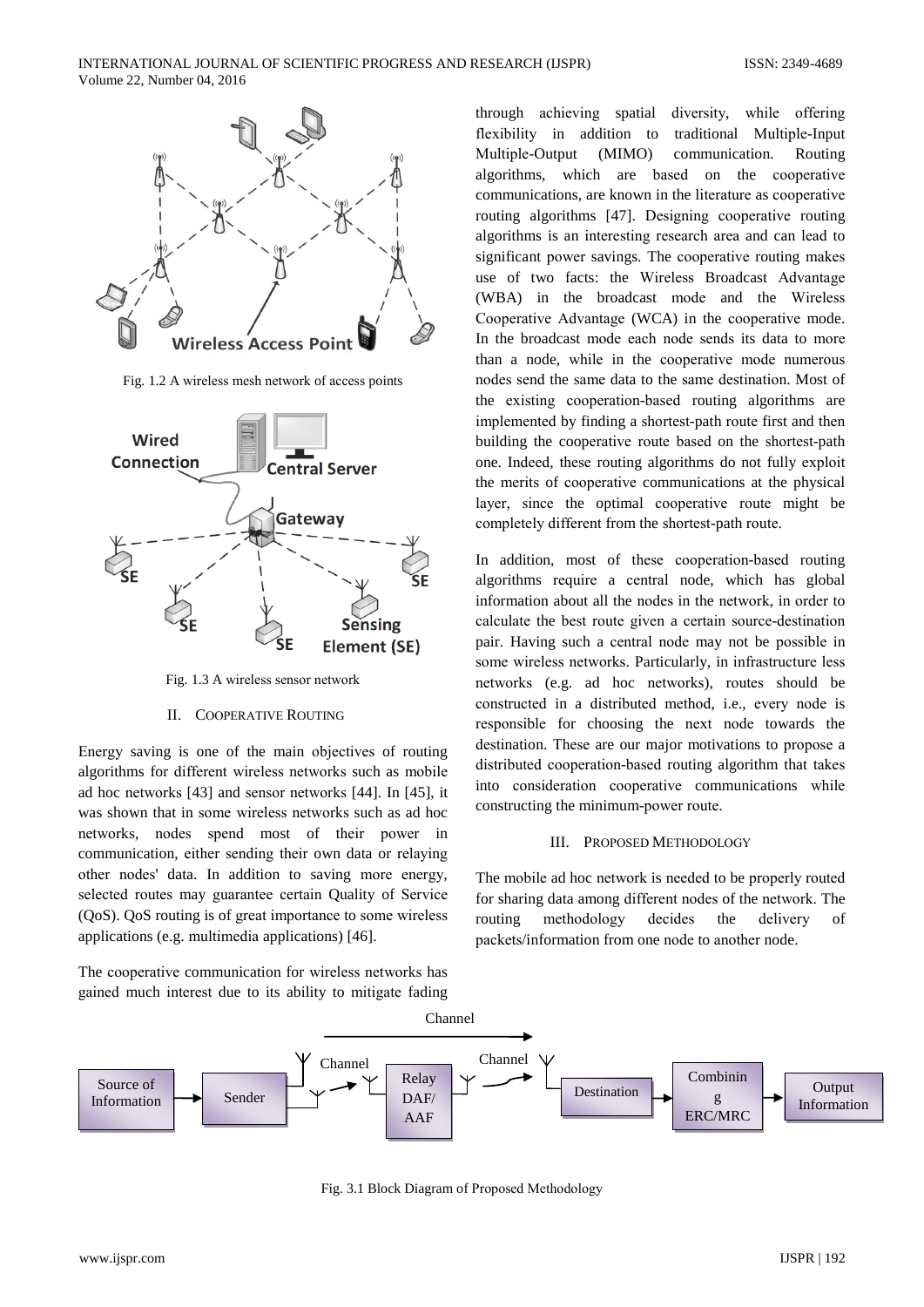Here a novel routing is proposed in which the dual hop cooperative technique is used to route packets. The dual hop network is network with at least one relay between source and destination. And after reception of packets on destination nodes there is combining technique which helps to recover error free information.

In this section the proposed cooperative routing methodology with dual hop system and combining technique is discussed for mobile ad hoc network (MANET).

The basic block diagram of proposed methodology have been explained here in this in a very first block the information is generated and by sender it is transmitted through a channel then Relay DAF/AAF is employed and at the receiver side the ERC, MRC and SD combining techniques are used then after the outcome have been analysed.



Fig. 3.2 Flow Graph of Proposed Methodology

The given flow chart shows the simulation process in that firstly the environmental variables are initialized then the signal is generated then after Dual Hop Channel is generated and then the signal is transmitted through noisy channel after this DAF and AAF are implemented then the combining technique is adopted at the end the calculation of BER and comparison the results have been analysed.

## **IV. SIMULATION RESULTS**

The cooperative routing with dual hop system is implemented using relay. For enhancement of the routing performance combining techniques are implemented and these are equal ratio combining (ERC), maximal ratio combining (MRC) and source to destination (SD) with two different modes detect and forward (DAF) and amplify and forward (AAF). And From the simulation results we can see that which technique is best.



Fig. 4.1 BER performance of Cooperative Routing in MANET using ERC with AAF and DAF

In Fig. 4.1 MANET with dual hop cooperative routing is implemented is using equal ratio combining (ERC) is used with detect and forward (DAF) and amplify and forward (AAF) and the performance of the routing with DAF is little bit better with ERC.

In Fig. 4.2 Mobile Ad hoc Network(MANET) with dual hop cooperative routing is implemented is using maximal ratio combining (MRC) is used with detect and forward (DAF) and amplify and forward (AAF) and the performance of the routing with DAF is little bit better with MRC.



Fig. 4.2 BER performance of Cooperative Routing in MANET using MRC with AAF and DAF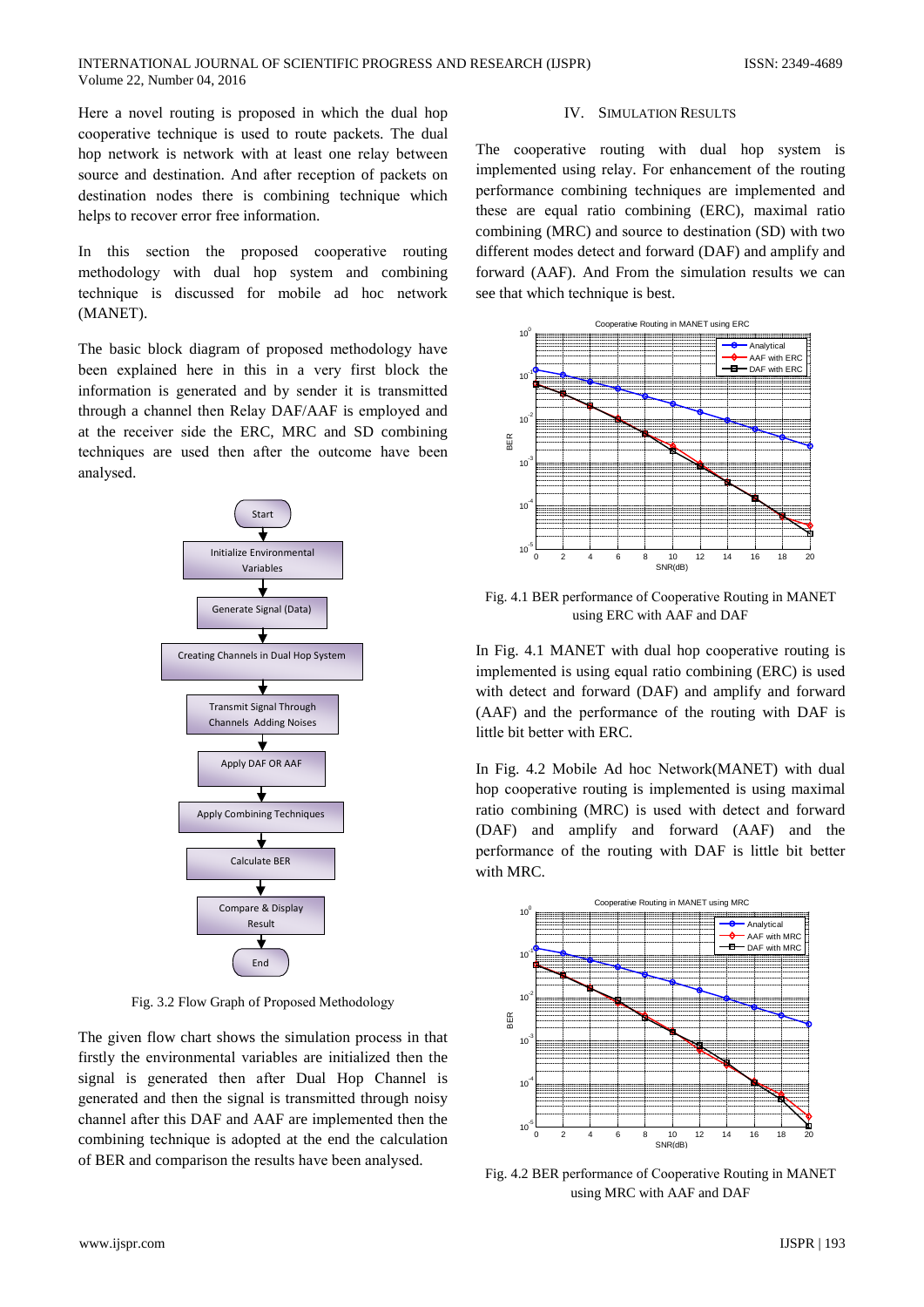

Fig. 4.3 BER performance of Cooperative Routing in MANET using SD with AAF and DAF

In Fig. 4.3 Mobile Ad hoc Network(MANET) with dual hop cooperative routing is implemented is using source to destination (SD) is used with detect and forward (DAF) and amplify and forward (AAF) and the performance of the routing with DAF is little bit better with SD.

Now if we compare all three methods we can see that with MRC MANET cooperative routing perform better than others, so that for optimum results we should use MRC.

# V. CONCLUSION AND FUTURE SCOPE

As we have seen the previous section is that the performance of the mobile ad hoc network using cooperative routing with dual hop relay implementation is better when it is operated with detect and forward(DAF) or amplify and forward(AAF). Now other techniques also enhances the performance of the system as we have used in equal ratio combining(ERC), maximal it ratio combining(MRC) and source to destination(SD) is used with the above mentioned system, and among them MRC outperform.

With the advancement of combining techniques and use of efficient relay will make system more robust and improved. Somewhere the more complex modulation techniques also help to make routing better in mobile ad hoc networks.

## **REFERENCES**

- [1] A. Sendonaris, E. Erkip, and B. Aazhang, "User cooperation diversity. Part I. System description," IEEE Trans. Commun., vol. 51, no. 11, pp. 1927-1938, Nov. 2003.
- [2] M.O. Hasna and M.S. Alouini, "A performance study of dualhop transmissions with fixed gain relays," IEEE Trans. Wireless Commun., vol. 3, no. 6, pp. 1963–1968, Nov. 2004.
- [3] Y. Jing and H. Jafarkhani, "Single and multiple relay selection schemes and their achievable diversity orders," IEEE Trans.

Wireless Commun., vol. 8, no. 3, pp. 1414-1423, Mar. 2009.

- [4] H. Jafarkhani, Space-Time Coding: Theory and Practice, Cambridge Univ. Press, 2005.
- [5] M. Kang and M.S. Alouini, "Largest eigenvalue of complex Wishart matrices and performance analysis of MIMO MRC systems," IEEE J. Sel. Areas Commun., vol. 21, no. 3, pp. 418-426, Apr. 2003.
- [6] G.J. Foschini and M.J. Gans, "On limits of wireless communications in a fading environment when using multiple antennas," Wireless Per. Commun., vol. 6, no. 3, pp. 311-335, Mar. 1998.
- [7] S. M. Alamouti, "A simple transmit diversity technique for wireless communications," IEEE J. Sel. Areas in Commun., vol. 16, no. 8, pp. 1451-1458, Oct.1998.
- [8] A. Bletsas, A. Khisti, D.P. Reed, and A. Lippman, "A simple cooperative diversity method based on network path selection," IEEE J. Sel. Areas Commun.,, vol. 24, no. 3, pp. 659-672, Mar. 2006.
- [9] R.H.Y. Louie, Y. Li, H.A. Suraweera, and B. Vucetic, "Performance analysis of beamforming in two hop amplify and forward relay networks with antenna correlation," IEEE Trans. Wireless Commun.,, vol. 8, no. 6, pp. 3132-3141, Jun. 2009.
- [10] H. Min, S. Lee, K. Kwak, and D. Hong, "Effect of multiple antennas at the source on outage probability for amplifyand-forward relaying systems," IEEE Trans. Wireless Commun.,, vol. 8, no. 2, pp. 633–637, Feb. 2009.
- [11] C. Zhong, T. Ratnarajah, S. Jin, and K. Wong, "Performance analysis of optimal single stream beamforming in mimo dual-hop af systems," IEEE J. Sel. Areas Commun., vol. 30, no. 8, pp. 1415-1427, Sep. 2012.
- [12] H. A. Suraweera, G. K. Karagiannidis, and P. J. Smith, "Performance analysis of the dual-hop asymmetric fading channel," IEEE Trans. Wireless Commun., vol. 8, no. 6, pp. 2783-2788, Jan. 2009.
- [13] L.K.S. Javasinghe, N. Rajatheva, P. Dharmawansa, and M. Latva-aho, "Non-coherent amplify-and-forward MIMO relaying with OSTBC over Rayleigh-Rician fading channels," accepted in IEEE Trans. Vehi. Tech., 2012.
- [14] Tri T. Ha, Theory and design of digital communication systems, Cambridge University Press 2011.
- [15] K. Usha, K. Jaya Sankar, "Performance Analysis of New Binary User Codes for DS-CDMA Communication over Rayleigh fading channel" International Conference on Microelectronics, Communication and Renewable Energy (ICMiCR-2013)
- [16] Praneeth Jayasinghe, L.K. Saliya Jayasinghe, Markku Juntti, and Matti Latva-aho, "Performance Analysis of Optimal Beamforming in AF MIMO Relaying over Asymmetric